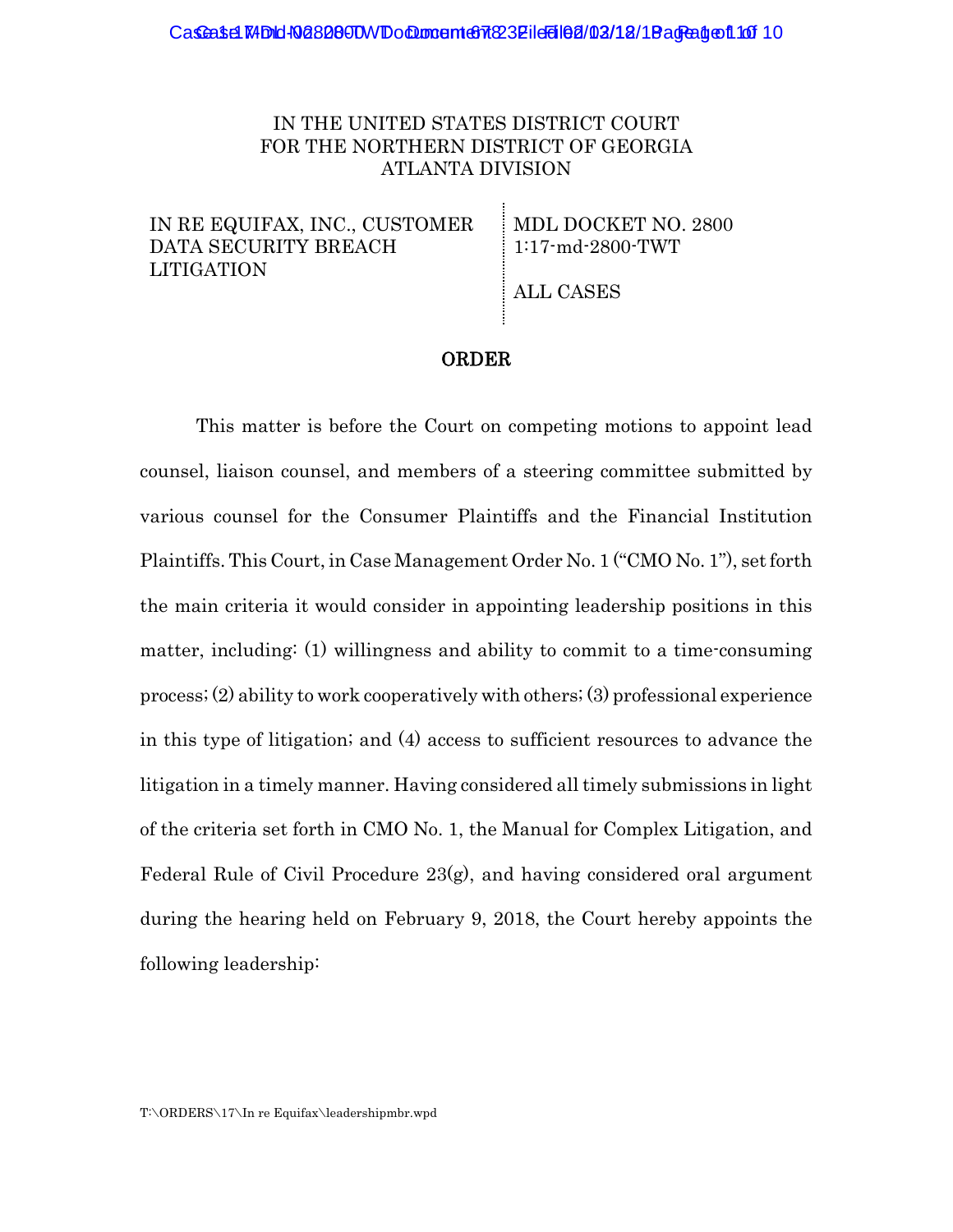# A. Consumer Plaintiffs

# 1. Consumer Plaintiffs' Co-Lead Counsel

The Court appoints the following attorneys as the Consumer Plaintiffs'

Co-Lead Counsel:

# Kenneth S. Canfield

Doffermyre Shields Canfield & Knowles, LLC 1355 Peachtree Street, N.E. Suite 1600 Atlanta, Georgia 30309

# Amy E. Keller

DiCello Levitt & Casey LLC Ten North Dearborn Street Eleventh Floor Chicago, Illinois 60602

# Norman E. Siegel

Stueve Siegel Hanson LLP 460 Nichols Road, Suite 200 Kansas City, Missouri 64112

# 2. Consumer Plaintiffs' Co-Liaison Counsel:

The Court appoints the following attorneys as the Consumer Plaintiffs'

Co-Liaison Counsel:

# Roy E. Barnes

Barnes Law Group, LLC 31 Atlanta Street Marietta, Georgia 30060

# David J. Worley

Evangelista Worley LLC 8100A Roswell Road Suite 100 Atlanta, Georgia 30350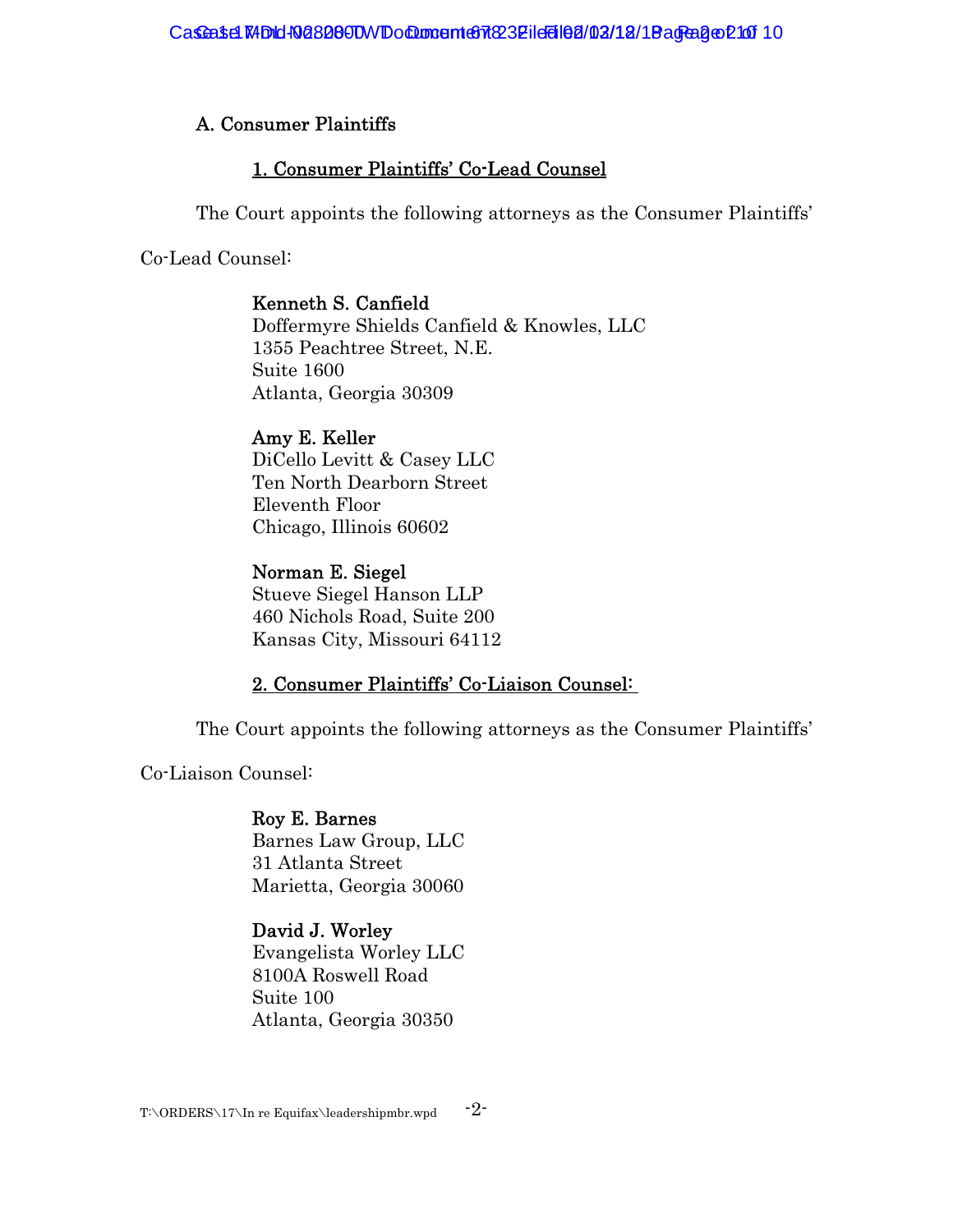### 3. Consumer Plaintiffs' Steering Committee

The Court appoints the following attorneys to the Consumer Plaintiffs'

Steering Committee:

### Andrew N. Friedman

Cohen Milstein Sellers & Toll PLLC 1100 New York Avenue, NW Suite 500 Washington, DC 20005

### Eric H. Gibbs

Girard Gibbs LLP 505 14th Street Suite 1110 Oakland, California 94612

### James Pizzirusso

Hausfeld LLP 1700 K Street NW Suite 650 Washington, DC 20006

### Ariana Tadler

Milberg Tadler Phillips Grossman LLP One Penn Plaza 19th Floor New York, New York 10119

### John A. Yanchunis

Morgan & Morgan Complex Litigation Group 201 N. Franklin Street, 7th Floor Tampa, Florida 33602

### William H. Murphy III

Murphy, Falcon & Murphy 1 South Street 23rd Floor Baltimore, Maryland 21224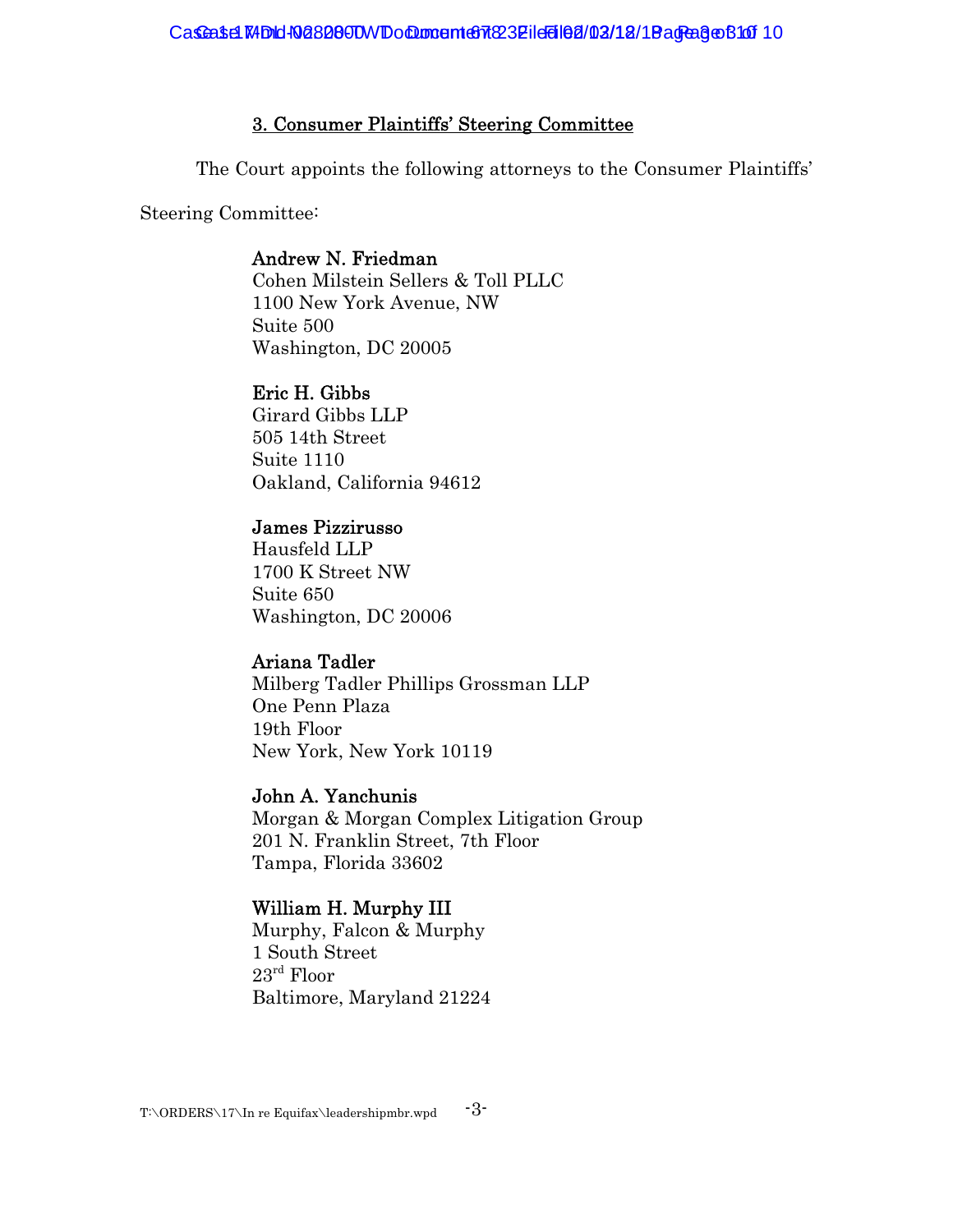Jason R. Doss The Doss Firm, LLC 36 Trammell Street, Suite 101 Marietta, Georgia 30064

## 4. Consumer Plaintiffs' State Court Coordinating Counsel

The Court appoints the following attorney as the Consumer Plaintiffs'

State Court Coordinating Counsel:

Rodney K. Strong Griffin & Strong P.C. 235 Peachtree Street NE, Suite 400 Atlanta, GA, 30303

# 5. Co-Interim Consumer Class Counsel

The Consumer Plaintiffs' Co-Lead Counsel and Co-Liaison Counsel are

also hereby designated as Co-Interim Consumer Class Counsel pursuant to Rule

 $23(g)$  to "act on behalf of a putative class before determining whether to certify

the action as a class action." See FED. R. CIV. P.  $23(g)(3)$ .

# B. Financial Institution Plaintiffs

# 1. Financial Institution Plaintiffs' Co-Lead Counsel

The Court appoints the following attorneys as the Financial Institution

Plaintiffs' Co-Lead Counsel:

# Joseph P. Guglielmo

Scott+Scott, Attorneys at Law, LLP 230 Park Avenue 17th Floor New York, NY 10169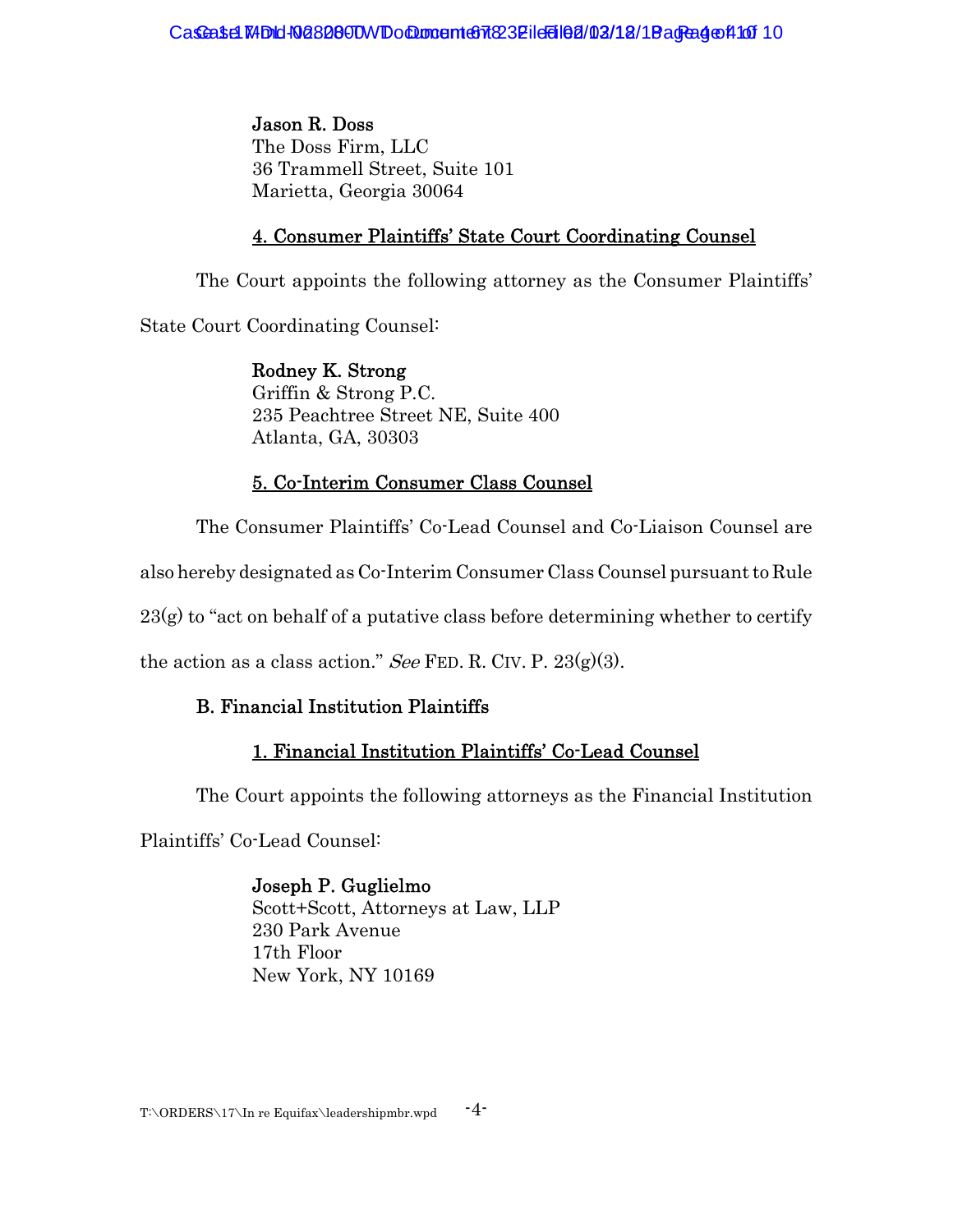Gary F. Lynch Carlson Lynch Sweet Kilpela & Carpenter, LLP 5th Floor 1133 Penn Avenue Pittsburgh, PA 15222

### 2. Financial Institution Plaintiffs' Co-Liaison Counsel

The Court appoints the following attorneys as the Financial Institution

Plaintiffs' Co-Liaison Counsel:

#### Craig A. Gillen

Gillen, Withers & Lake, LLC 3490 Piedmont Road, N.E. One Securities Centre, Suite 1050 Atlanta, GA 30305

# MaryBeth V. Gibson

The Finley Firm, P.C. Building 14, Suite 230 3535 Piedmont Road Atlanta, GA 30305

### Ranse M. Partin

Conley Griggs Partin, LLP Building One, Suite 300 4200 Northside Parkway, NW Atlanta, GA 30327

### 3. Financial Institution Plaintiffs' Steering Committee

The Court appoints the following attorneys to the Financial Institution

Plaintiffs' Steering Committee:

# Arthur M. Murray

Murray Law Firm 650 Poydras Street Suite 2150 New Orleans, LA 70130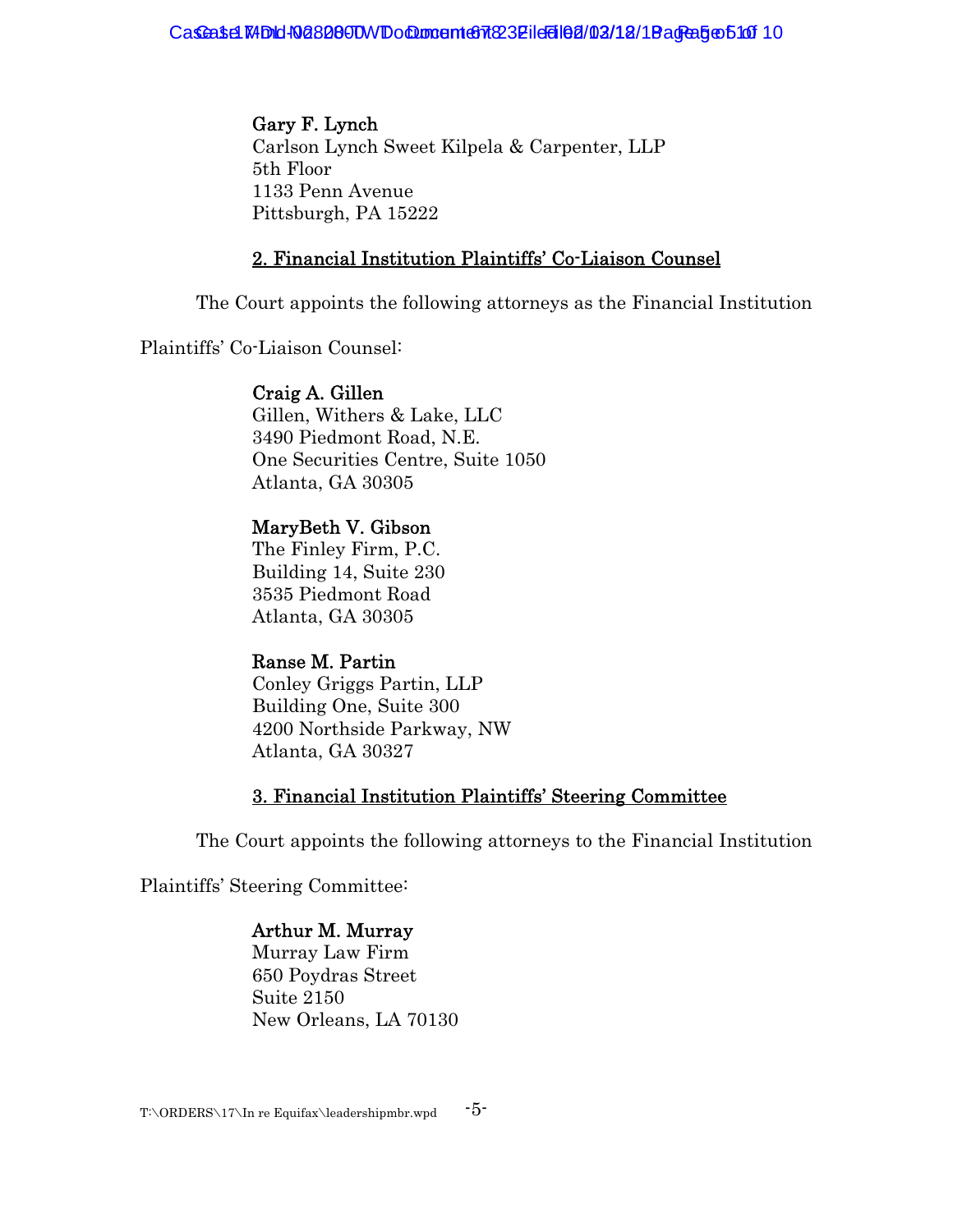#### Stacey P. Slaughter

Robins Kaplan, LLP Suite 2800 800 LaSalle Plaza Minneapolis, MN 55402

#### Charles Hale Van Horn

Berman Fink Van Horn, P.C. 3475 Piedmont Road, N.E. Suite 1100 Atlanta, GA 30305

#### Joseph Henry (Hank) Bates, III

Carney Bates & Pulliam, PLLC Suite 510 2800 Cantrell Road Little Rock, AR 72202

#### Bryan L. Bleichner

Chestnut Cambronne, PA Suite 300 17 Washington Avenue North Minneapolis, MN 55401

#### Karen H. Riebel

Lockridge Grindal Nauen P.L.L.P 100 Washington Avenue South 2200 Washington Square Minneapolis, MN 55401

### Karen S. Halbert

Roberts Law Firm, P.A. P.O. Box 241790 20 Rahling Circle Little Rock, AR 72223

#### Brian C. Gudmondson

Zimmerman Reed LLP 1100 IDS Center 80 South 8th Street Minneapolis, MN 55402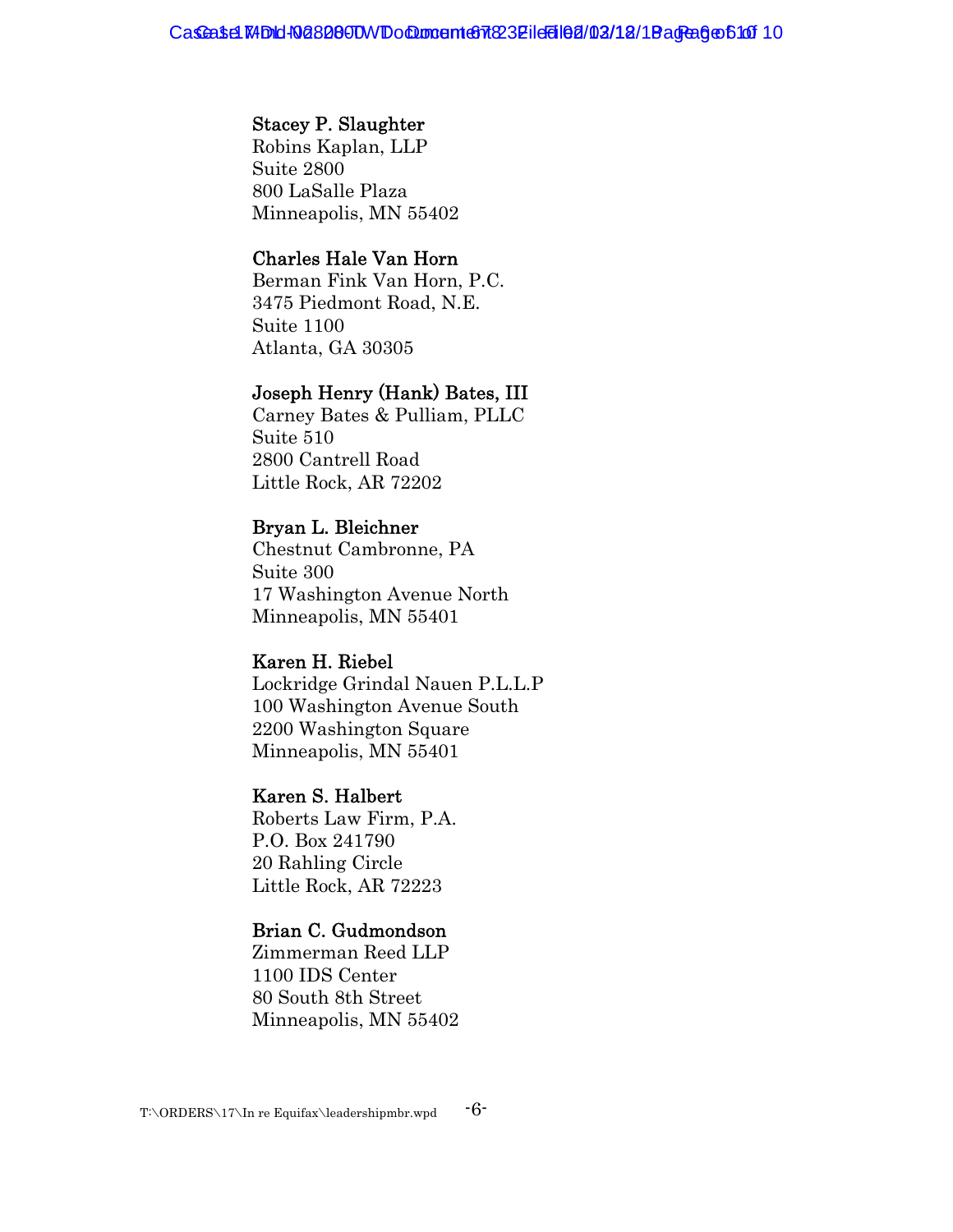#### C. Duties of Co-Lead Counsel

The Co-Lead Counsel for the Consumer Plaintiffs and the Financial Institution Plaintiffs shall, along with the Co-Liaison Counsel for the Consumer Plaintiffs and the Financial Institution Plaintiffs, have the following responsibilities:

a. Direct and manage pretrial proceedings on behalf of all Consumer Plaintiffs and all Financial Institution Plaintiffs, including the briefing and argument of motions and the conduct of all types of discovery proceedings;

b. Delegate work responsibilities to other Plaintiffs' counsel, and monitor the activities of all Plaintiffs' counsel to assure that Plaintiffs' pretrial preparation is conducted effectively, efficiently, and economically, that schedules are met, and that unnecessary expenditures of time and expense are avoided;

c. Consult with and employ consultants or experts, as necessary;

d. Coordinate with other members of the Steering Committees in management of the litigation and fund the necessary and appropriate costs of discovery and other common benefit efforts, including the maintenance of a plaintiffs' document depository, see Manual for Complex Litigation, Fourth, section 40.261;

e. Coordinate settlement discussions or other dispute resolution efforts on behalf of the Consumer Plaintiffs and the Financial Institution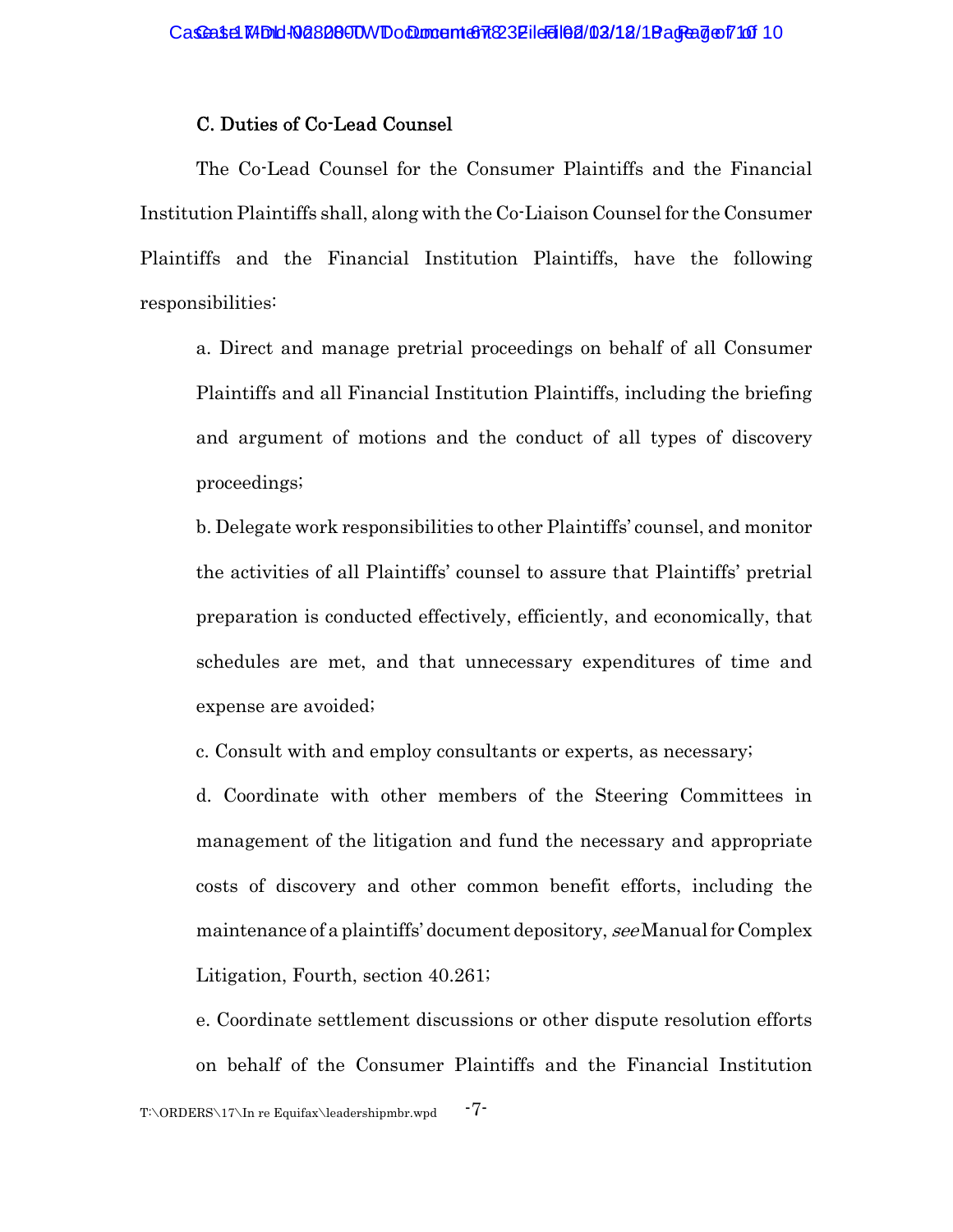Plaintiffs, under the Court's supervision, if and as appropriate;

f. Enter into stipulations with other parties as necessary for the conduct of the litigation;

g. Prepare and distribute to the parties periodic status reports;

h. Maintain adequate time and disbursement records covering services as appointed counsel; and

i. Perform such other duties as may be incidental to proper coordination with the Steering Committees of the Consumer Plaintiffs' and Financial Institution Plaintiffs' pretrial activities or as authorized by further Order of the Court.

#### D. Duties of Co-Liaison Counsel:

Co-Liaison Counsel for the Consumer Plaintiffs and the Financial Institution Plaintiffs shall have the following responsibilities concerning the consumer cases:

a. Communicate with the Court, on behalf of Co-Lead Counsel, concerning scheduling and other administrative matters;

b. Maintain an up-to-date, comprehensive Service List and promptly advise the Court and Defendants' counsel of changes to Plaintiffs' Service List;

c. Receive and distribute to Plaintiffs' counsel, as appropriate, Orders notices, and correspondence from the Court, to the extent such documents are not electronically filed; and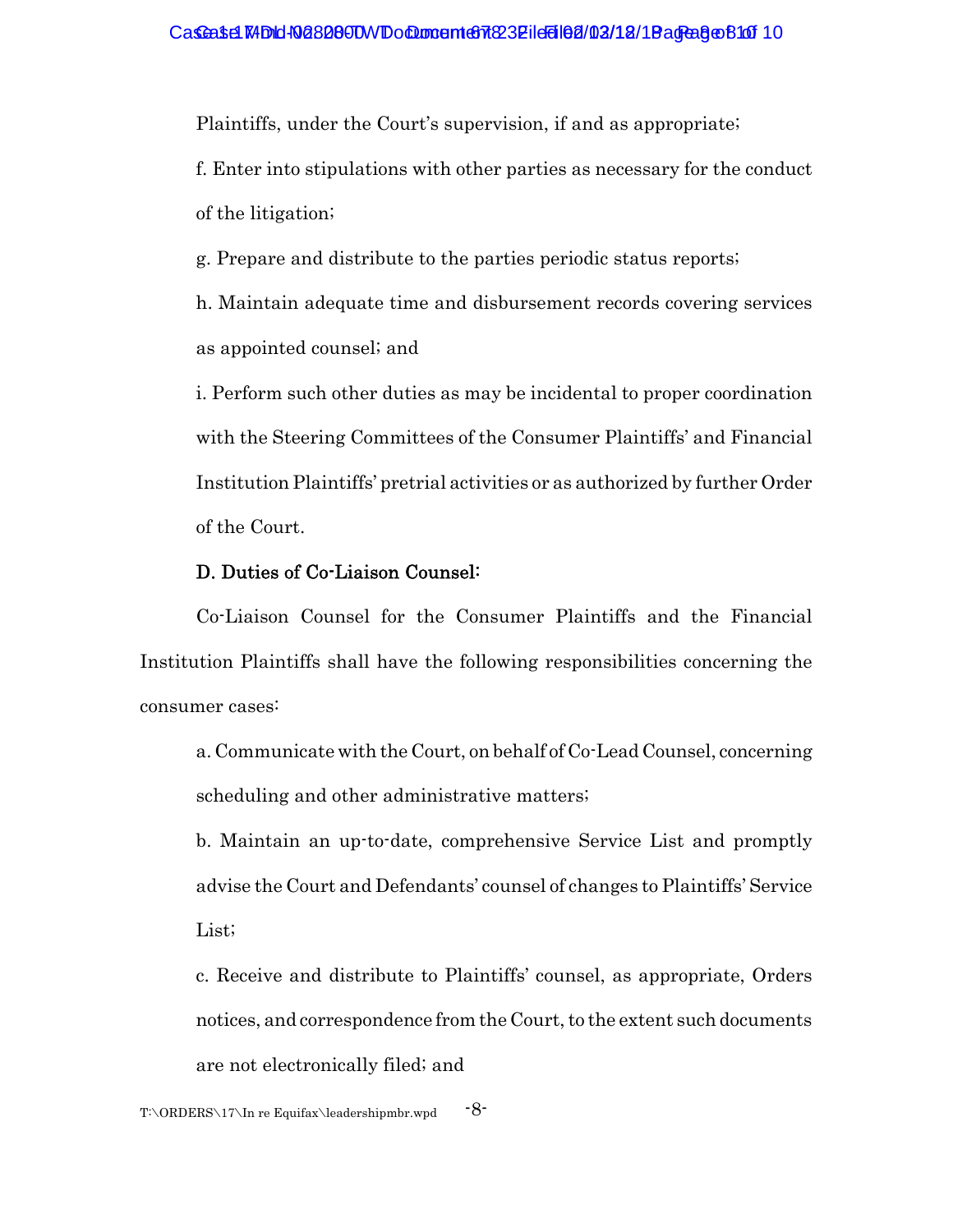d. Receive and distribute to Plaintiffs' counsel, as appropriate, discovery, pleadings, correspondence, and other documents from Defendants' counsel that are not electronically filed.

#### E. Duties of Steering Committees

The Steering Committees shall meet and confer as needed regarding the completion of the Plaintiffs' pretrial and trial activities. The Steering Committees may establish subcommittees to aid in the effective and efficient conduct of this litigation. The Steering Committees shall participate in the determination of any significant matters that arise in the litigation.

#### F. Duties of Consumer Plaintiffs' State Court Coordinating Counsel

The State Court Coordinating Counsel shall monitor any ongoing litigation in the state courts of Georgia and as appropriate work with the Consumer Plaintiffs' Co-Liaison Counsel to coordinate with state-court cases to foster efficiency, minimize duplicative discovery, and avoid management difficulties. The State Court Coordinating Counsel shall report to the Consumer Plaintiffs' Co-Lead Counsel, and the Court as requested, material developments in the state court proceedings to ensure the efficient coordination of the litigation.

#### G. Other Responsibilities

1. All counsel must keep a daily record of their time spent and expenses incurred in connection with this litigation, and must report on a monthly basis their expenses and hours worked to Co-Lead and Co-Liaison Counsel. Co-Lead